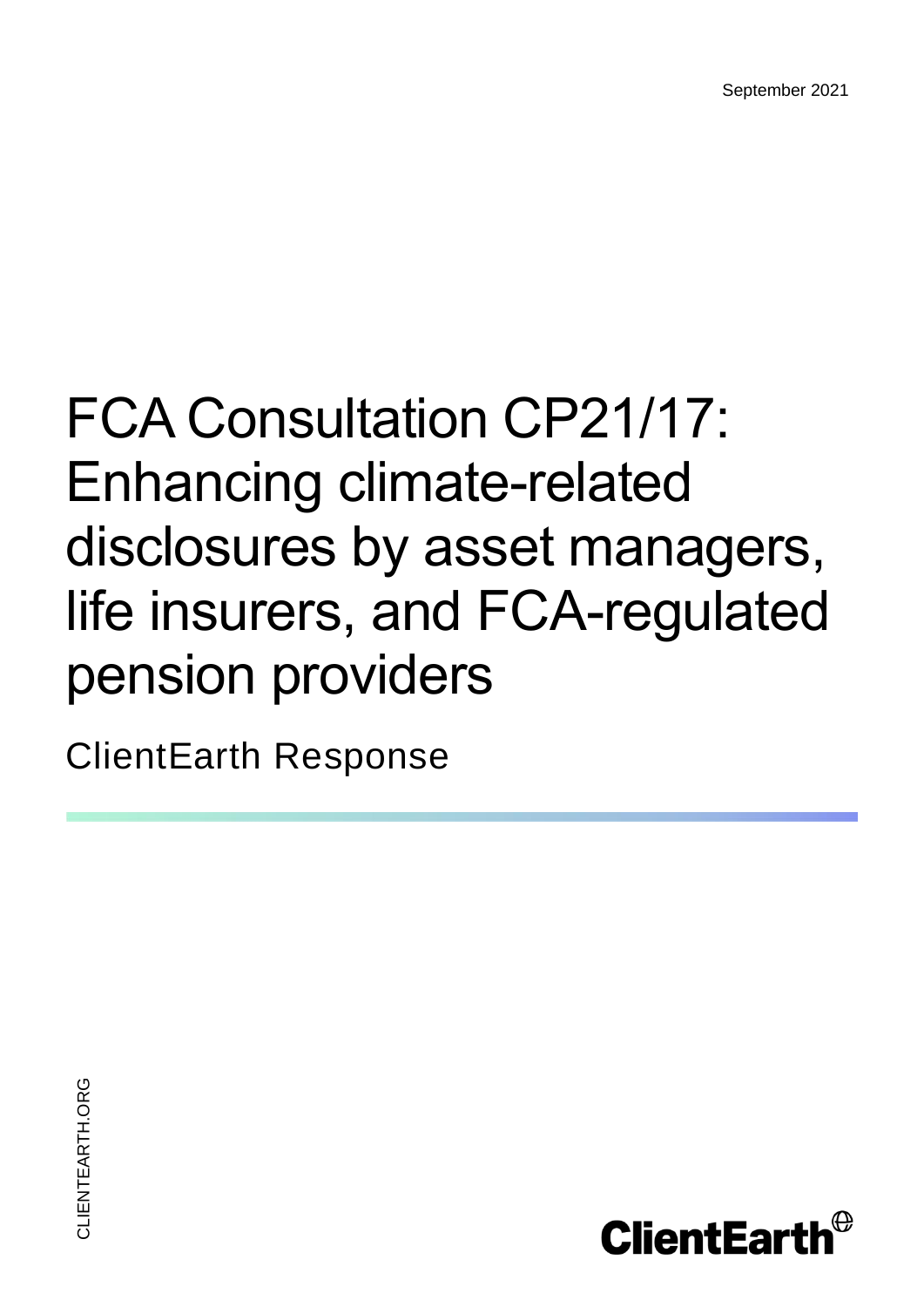

## **Contents**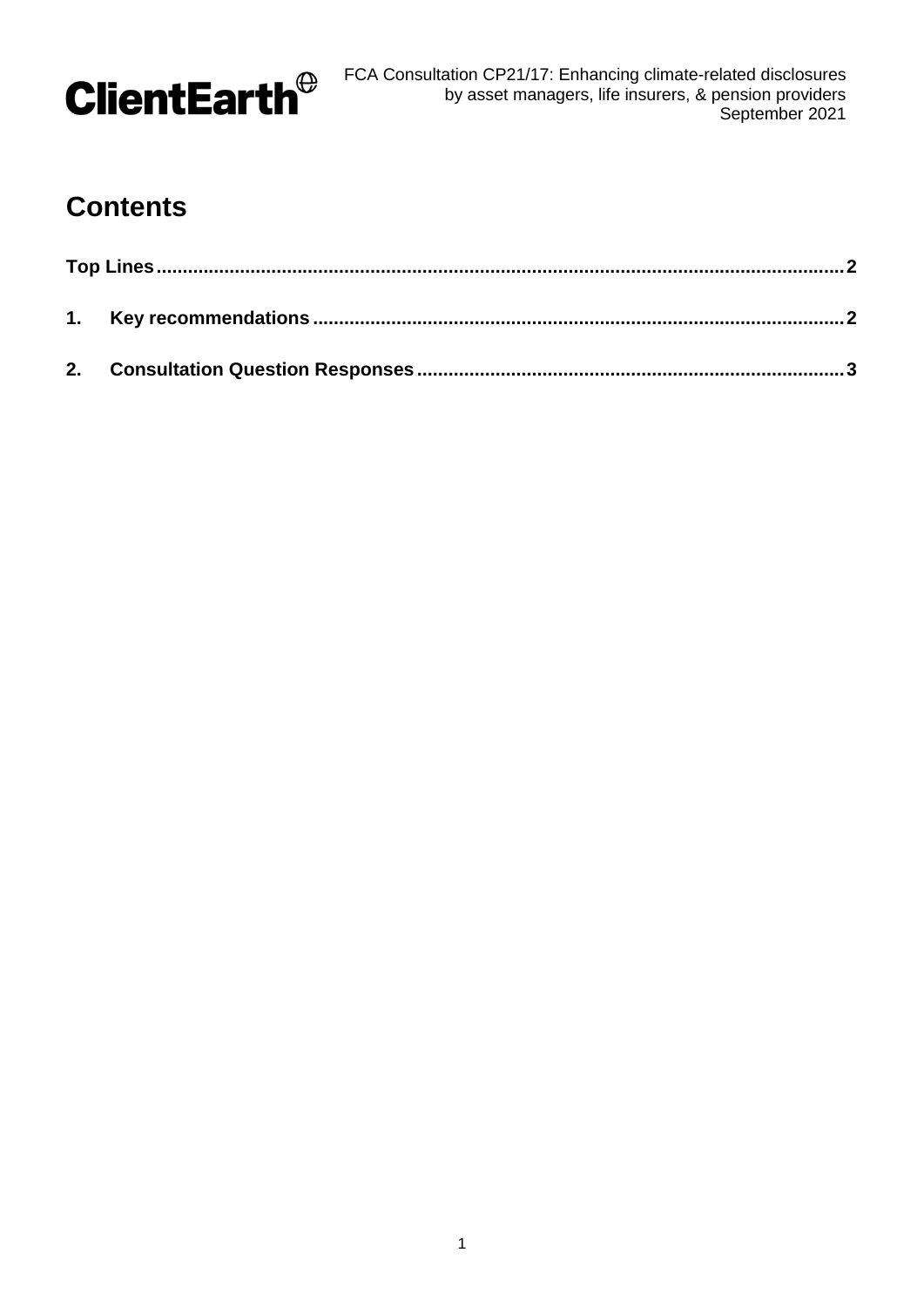

## <span id="page-2-0"></span>**Top Lines**

- ClientEarth welcomes that the FCA is proposing to expand climate-related disclosure requirements to asset managers, life insurers and FCA-regulated pension providers in its consultation CP21/17. We support many of the proposals in CP21/17, and in particular support the introduction of productlevel disclosures. However, as detailed below, the FCA needs to go further on certain disclosure requirements (in particular in relation to transition plans) and on the scope of companies subject to them, in order to ensure that consumers, investors and other stakeholders receive the granular detail they need and are entitled to expect to make informed decisions.
- It is clear from the IPCC's recent sixth assessment report (the "**2021 IPCC Report**") that we must, globally, achieve rapid emissions reductions and transition to net-zero emissions by 2050, in line with the IPCC's very low emissions scenario,<sup>1</sup> in order to limit warming to 1.5°C by the end of the century. Mandatory, transparent climate-related disclosures are a necessary first step to achieving this transition by: (i) facilitating the timely reallocation of capital away from carbon-intensive business; and (ii) ensuring accountability in relation to harnessing (or failing to manage) climate change, including its associated risks, impacts and opportunities.
- This document sets out ClientEarth's response to CP21/17 and our recommendations on improving climate-related reporting. We believe that our recommendations, if adopted, will:
	- $\circ$  facilitate the timely disclosure of more granular and company-specific information about climate change-related risks, impacts and opportunities for consumers, investors and other stakeholders, which is material to their decision-making<sup>2</sup>; and
	- o better enable the FCA to: (i) meet its statutory objectives to make markets function well, protect consumers, enhance the integrity of the financial system and promote competition;<sup>3</sup> and (ii) meet its remit from HM Treasury to take into account the UK's net-zero target<sup>4</sup>.

### <span id="page-2-1"></span>**1. Key recommendations**

1. Transition plans: While we support the FCA's proposals to require in-scope firms to disclose transition plans, the FCA must specify that transition plans must **at a minimum** be aligned with the temperature goals of the Paris Agreement and the UK Government's emissions reduction commitments, in line with the best available science.

 $\overline{a}$ <sup>1</sup> See Scenario SSP1-1 of the sixth assessment report from the Intergovernmental Panel on Climate Change, ['Climate Change 2021: The Physical Science Basis'](https://www.ipcc.ch/report/ar6/wg1/) (9 August 2021).

<sup>2</sup> See, for example, Climate Action 100+'s [2020 Progress Report](https://www.climateaction100.org/wp-content/uploads/2020/12/CA100-Progress-Report.pdf) on investor-engaged focus companies' growing net zero commitments, related **IIGCC** press release, and most recently the [Climate Action 100+](https://www.climateaction100.org/progress/net-zero-company-benchmark/) Net-Zero Company [Benchmark.](https://www.climateaction100.org/progress/net-zero-company-benchmark/)

<sup>3</sup> Section 1B(2), Financial Services and Markets Act 2000 (as amended).

<sup>4</sup> HM Treasury, [Letter providing recommendations for the FCA](https://www.gov.uk/government/publications/recommendations-for-the-financial-conduct-authority-march-2021) (24 March 2021). This is also reflected in the Financial Services Act 2021 and the new section 143G Financial Services and Markets Act 2000 (FSMA) (coming into force from 1 January 2022).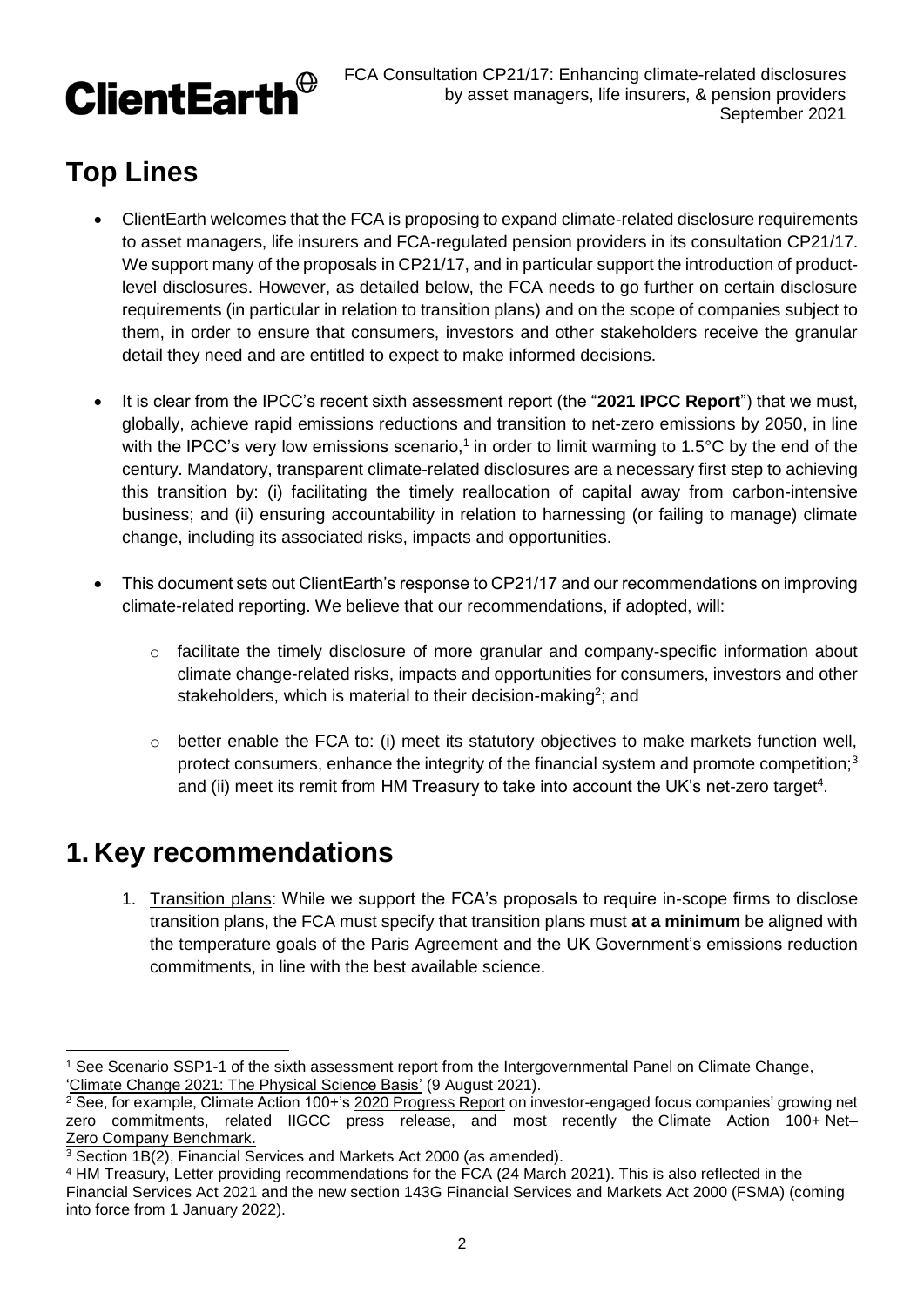

- 2. Enforcement: The FCA must procure that it is adequately empowered and resourced to hold laggards accountable for failures to satisfy climate change-related reporting obligations, and must commit to taking such action.
- 3. Scope: The scope of companies to which the new rules should apply must be expanded: (i) the new 'entity-level' disclosures should be a requirement for **all** FCA-regulated firms of all sizes (not just asset managers, life insurers and FCA-regulated pension providers with assets under management ("AUM") of £5 billion or over); (ii) the new core metrics in the 'product-level' disclosures should apply to asset managers, life insurers and FCA-regulated pension providers of all sizes (i.e. removing the £5 billion or over AUM threshold); and (iii) the additional metrics in the product-level disclosures should be mandatory for asset managers, life insurers and FCA-regulated pension providers with AUM of £5 billion or over (rather than being on a best efforts basis, as currently proposed).
- 4. Timing: The FCA's new rules should be introduced for all in-scope companies for periods beginning January 2022 (instead of the FCA's current proposal to extend to some companies only from January 2023).

## <span id="page-3-0"></span>**2. Consultation Question Responses**

**Q1: Do you agree with our proposed scope of firms, including the £5 billion threshold for asset managers and asset owners? If not, please explain any practical concerns you may have and what scope and threshold would you prefer.**

We strongly support the FCA extending climate-related disclosures to asset managers and asset owners. We welcome that the proposed scope (which includes asset owners and asset managers with AUM of £5 billion or over) would capture the majority of AUM by asset owners/managers in the UK (CP21/17 states that it would capture 98%). However, the scope of companies to which the new rules apply should be expanded:

- (i) The new TCFD entity report should be a requirement for **all** FCA regulated firms of all sizes; not just asset managers, life insurers and FCA-regulated pension providers with AUM of £5 billion or over.
- (ii) The new core metrics in the 'product-level' disclosures should apply to asset managers, life insurers and FCA-regulated pension providers of all sizes (i.e. removing the £5 billion or over AUM threshold).
- (iii) The additional metrics in the product-level disclosures should be **mandatory** for asset managers, life insurers and FCA-regulated pension providers with AUM of £5 billion or over (rather than being on a best efforts basis, as currently proposed).

This extension of scope is needed because:

- (i) The extension of the TCFD entity report to all FCA-regulated firms would implement climaterelated disclosures across the whole financial sector, which would have the following benefits:
	- a. The FCA is required under its latest remit from HM Treasury to take into account the UK's net-zero emissions target in the Climate Change Act 2008. Mandatory, transparent climate-related disclosures across the whole financial sector are a necessary first step to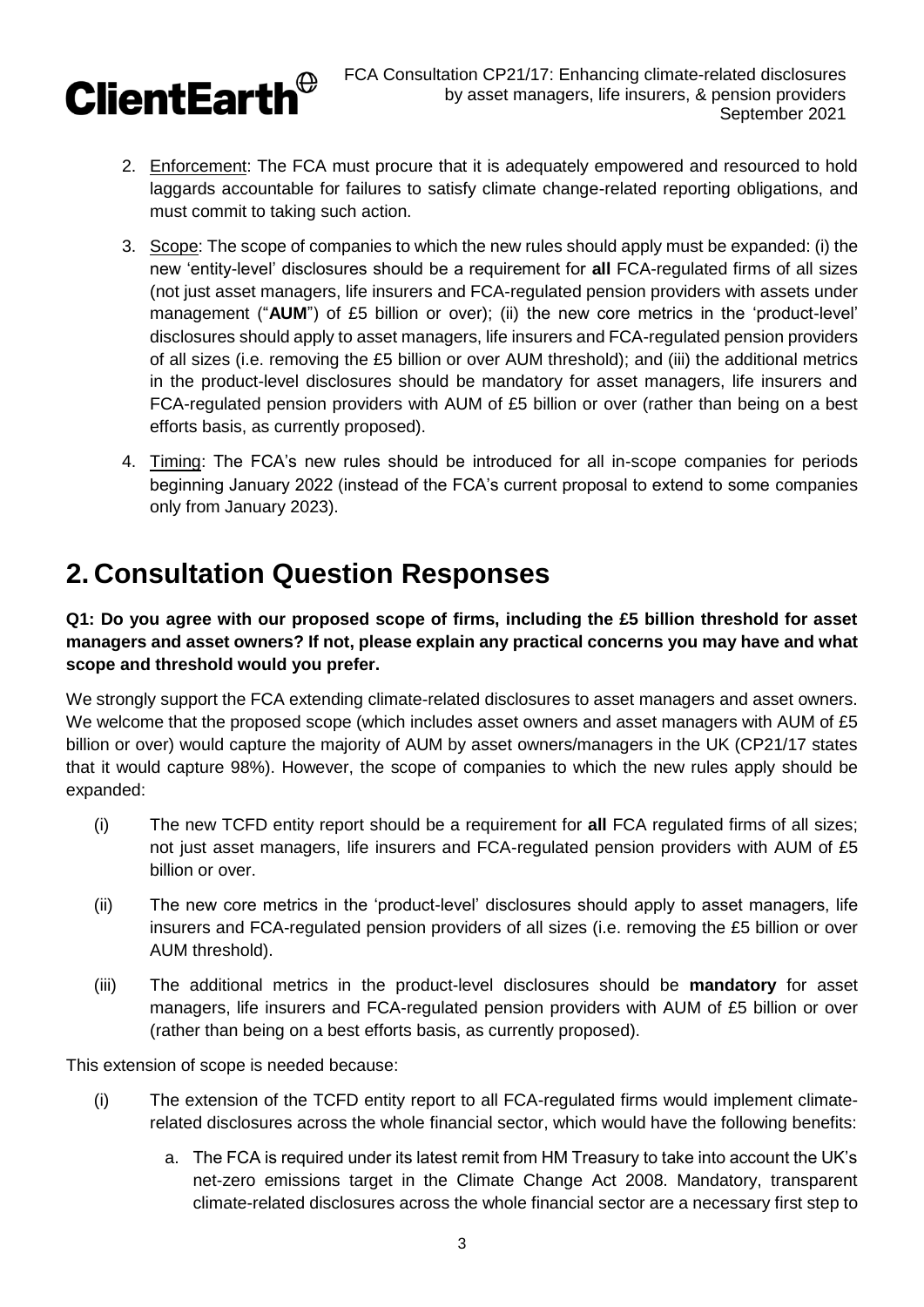

achieving the UK's emissions reduction commitments, in line with this remit, by: (i) facilitating the timely reallocation of capital away from carbon-intensive business; and (ii) ensuring accountability in relation to harnessing (or failing to manage) climate change, including its associated risks, impacts and opportunities. The FCA should not miss this opportunity to roll out climate-related disclosures across the whole financial sector.

- b. The extension would help to achieve the recommendation by the Advisory Group on Finance for the UK's Climate Change Committee that all financial institutions must make net-zero transition plans (see also our response to Question 5 below in relation to transition plans). There is no time for any delay in the rolling out of climate-related disclosures and transition plans across the financial sector, in light of the need for urgent climate action and emissions reduction in the next decade, as underlined by the 2021 IPCC Report. 5
- c. Current rules are not sufficient to ensure that all banks and insurers provide adequate, detailed and comprehensive climate-related disclosures. The PRA has set expectations that banks and insurers disclose and manage climate-related risks, but those expectations are not binding and, in our view, do not go far enough. For example, they do not expressly require disclosures under all of the TCFD's recommendations and recommended disclosures in its 2017 Final Report<sup>6</sup> (the "TCFD Recommendations and **Recommended Disclosures**"), nor do they require transition plans.<sup>7</sup> Given the urgency outlined above, all FCA-regulated firms – including all banks and insurers – must be expressly required to make detailed climate-related disclosures, in line with the TCFD's Recommendations and Recommended Disclosures and the additional proposals in this consultation response.
- (ii) The extension of scope of the core metrics in the product-level disclosures should not place any undue or disproportionate burden on firms. The core metrics are increasingly commonly disclosed, and data and methodologies are sufficiently well advanced that they should be capable of disclosure by all asset owners and asset managers.<sup>8</sup>
- (iii) In relation to mandating of additional metrics for larger asset owners and asset managers, we acknowledge that methodologies for some of the additional metrics are less well developed. For example, there is not yet a universally accepted standard model for climate value-at-risk, so the approach can vary between data providers. Whilst methodologies are being developed, the FCA can give some leeway to asset managers and asset owners as to the precise methodologies they use, provided their assumptions and methodologies are reasonable, evidence-based and transparently disclosed. However, the lack of a standard methodology is not a reason for non-disclosure. On the contrary, mandating that large asset managers and

 $\overline{a}$ <sup>5</sup> See the IPCC [Sixth Assessment Report](https://www.ipcc.ch/report/ar6/wg1/downloads/report/IPCC_AR6_WGI_Full_Report.pdf) (2021) and [Summary for Policymakers.](https://www.ipcc.ch/report/ar6/wg1/downloads/report/IPCC_AR6_WGI_SPM.pdf) The IPCC assessed that each 1000 GtCO2 leads to warming of 0.45°C, and that rapid and strong reductions in greenhouse gas emissions (in line with the IPCC's very low emissions scenario SSP1-1) in order to limit warming to 1.5°C by the end of the century. <sup>6</sup> TCFD, ['Final Report: Recommendations of the Task Force on Climate-related Financial Disclosures'](https://assets.bbhub.io/company/sites/60/2020/10/FINAL-2017-TCFD-Report-11052018.pdf) (2017). <sup>7</sup> See PRA, 'SS3/19: Enhancing banks' and insurers' approaches to managing the financial risks from climate [change'](https://www.bankofengland.co.uk/-/media/boe/files/prudential-regulation/supervisory-statement/2019/ss319) (2019).

<sup>&</sup>lt;sup>8</sup> For example, the TCFD has stated that methodologies are sufficiently advanced such that disclosure of scope 3 emissions is appropriate for all companies. See the TCFD's [Consultation on Proposed Guidance on Climate](https://assets.bbhub.io/company/sites/60/2021/05/2021-TCFD-Metrics_Targets_Guidance.pdf)[related Metrics, Targets and Transition Plans](https://assets.bbhub.io/company/sites/60/2021/05/2021-TCFD-Metrics_Targets_Guidance.pdf) (2021).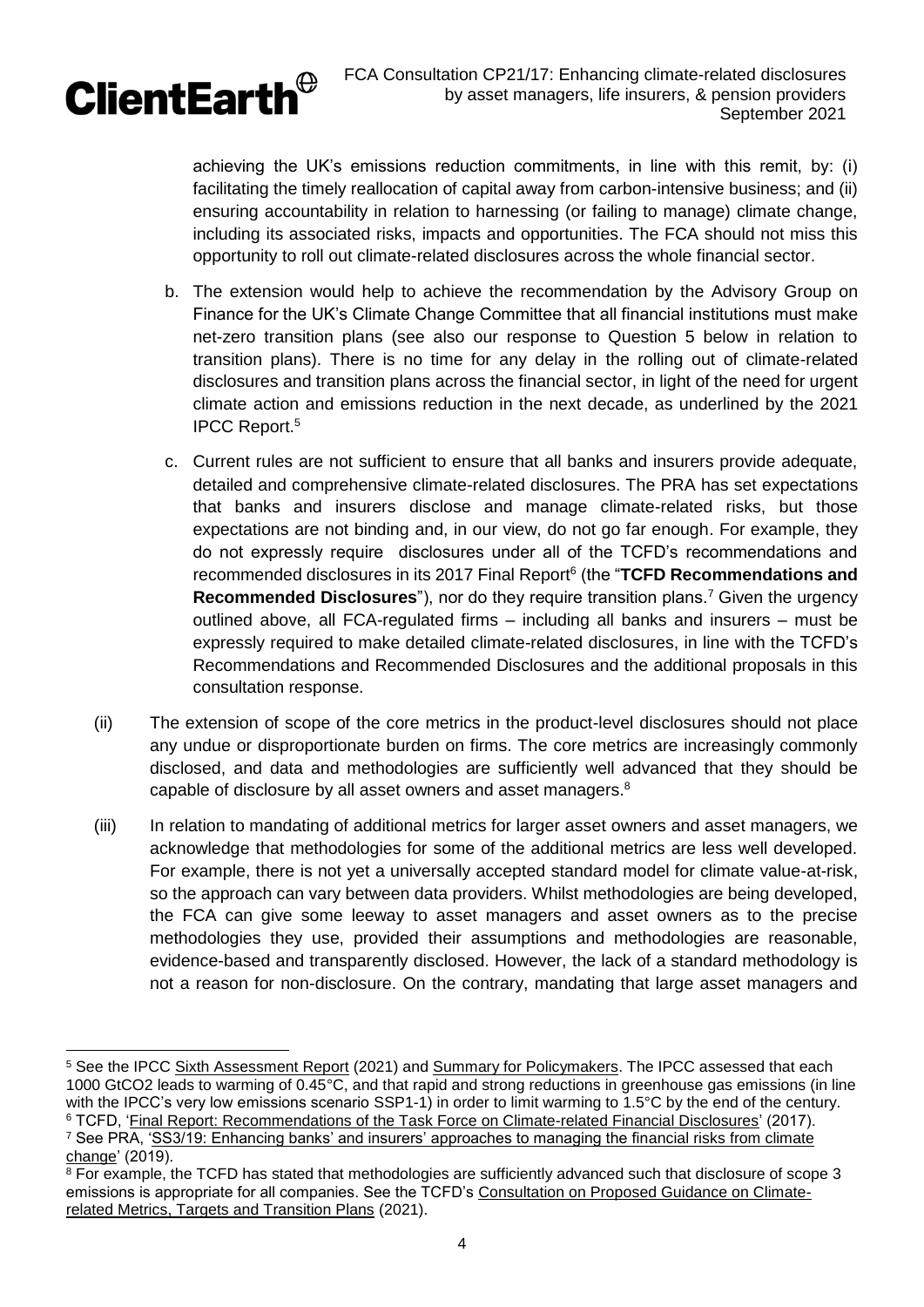

asset owners disclose the additional metrics (whilst allowing leeway as to the methodologies used) will help promote the development of methodologies and best practice.

(iv) The above extensions of scope would be proportionate. The costs to firms of extending the scope would be minimal, as evidenced by the FCA's own cost/benefit analysis. <sup>9</sup> That cost/benefit analysis not only makes a clear case for including asset managers/owners with £5 billion or over AUM within scope of the rules, but also demonstrates that the cost to smaller asset managers/owners below that threshold would be proportionate. In addition, the TCFD Recommendations and Recommended Disclosures (which the FCA proposes to incorporate in the entity-level disclosures) are sufficiently flexible to allow companies to make disclosures that are appropriate to their size and circumstances. Finally, data and methodologies for the preparation of climate-related disclosures, while not perfect, have now advanced significantly, and can be further refined through common use.<sup>10</sup>

#### **Q2: Do you agree with our proposed scope of products? If not, what types of products should, or should not, be in scope and why?**

As set out in our response to Question 1, we propose that all FCA-regulated firms should be required to issue a TCFD entity report. In line with this, we propose that the TCFD entity report should cover all FCAregulated activities conducted by the firm (rather than the FCA's proposal to include only certain assets managed or administered by the firm). This is because:

- (i) Transparent, comparable climate-related disclosures are increasingly of interest to wider consumers and firms (not solely those investing assets), who wish to ensure that they deal with environmentally and socially responsible businesses.<sup>11</sup> The FCA should actively help consumers obtain information to allow them to do so. In addition, mandating detailed climaterelated disclosures across firms' entire business would reduce the risk of greenwash.
- (ii) Expanding climate-related disclosures to all firms' FCA-regulated business would give a better picture to investors of firms' overall resilience to climate-related risks.
- (iii) As noted in relation to Question 1 above, disclosure of such information is a necessary first step towards meeting the UK's emissions reduction target and the FCA's remit in respect of climate change.

#### **Q3: Do you agree with our phased implementation and timings? If not, what approach and timings would you suggest and why?**

The 2021 IPCC Report underlines the urgency with which action to reduce emissions is required, in order to meet its very low emissions scenario.<sup>12</sup> Mandatory, transparent climate-related disclosures are a necessary first step to achieving such reductions, by: (i) facilitating the timely reallocation of capital away

 $\overline{a}$ <sup>9</sup> The FCA has acknowledged that for its own proposals, "*the estimated costs of compliance are small relative to total assets under management of in-scope asset managers and asset owners. Total one-off and ongoing costs represent 0.002% and 0.001% of total assets under management for asset managers and asset owners, respectively*" – see paragraphs 2.7 and 45 of Annex 2 ('Costs benefit analysis') at pages 50 and 58, [CP21/17](https://www.fca.org.uk/publication/consultation/cp21-17.pdf) (FCA, 22 July 2021).

<sup>&</sup>lt;sup>10</sup> 'Uncertainty Is Not an Excuse. Integrating Climate Risks into Monetary Policy Operations and Financial [Supervision'](https://www.suerf.org/docx/f_2047faa23a3afb0518e063b768386764_22935_suerf.pdf) (SUERF Policy Briefs No 72, April 2021).

<sup>&</sup>lt;sup>11</sup> See for example ICM Unlimited ['Barclays and HSBC Fossil Fuels Research'](https://www.marketforces.org.au/wp-content/uploads/2021/01/Market-Forces-Barclays-and-HSBC-Fossil-Fuels-Research-Report.pdf) (2021) and [summary.](https://www.icmunlimited.com/our-work/exploring-customers-attitudes-to-banks-funding-fossil-fuels/) <sup>12</sup> Scenario SSP1-1.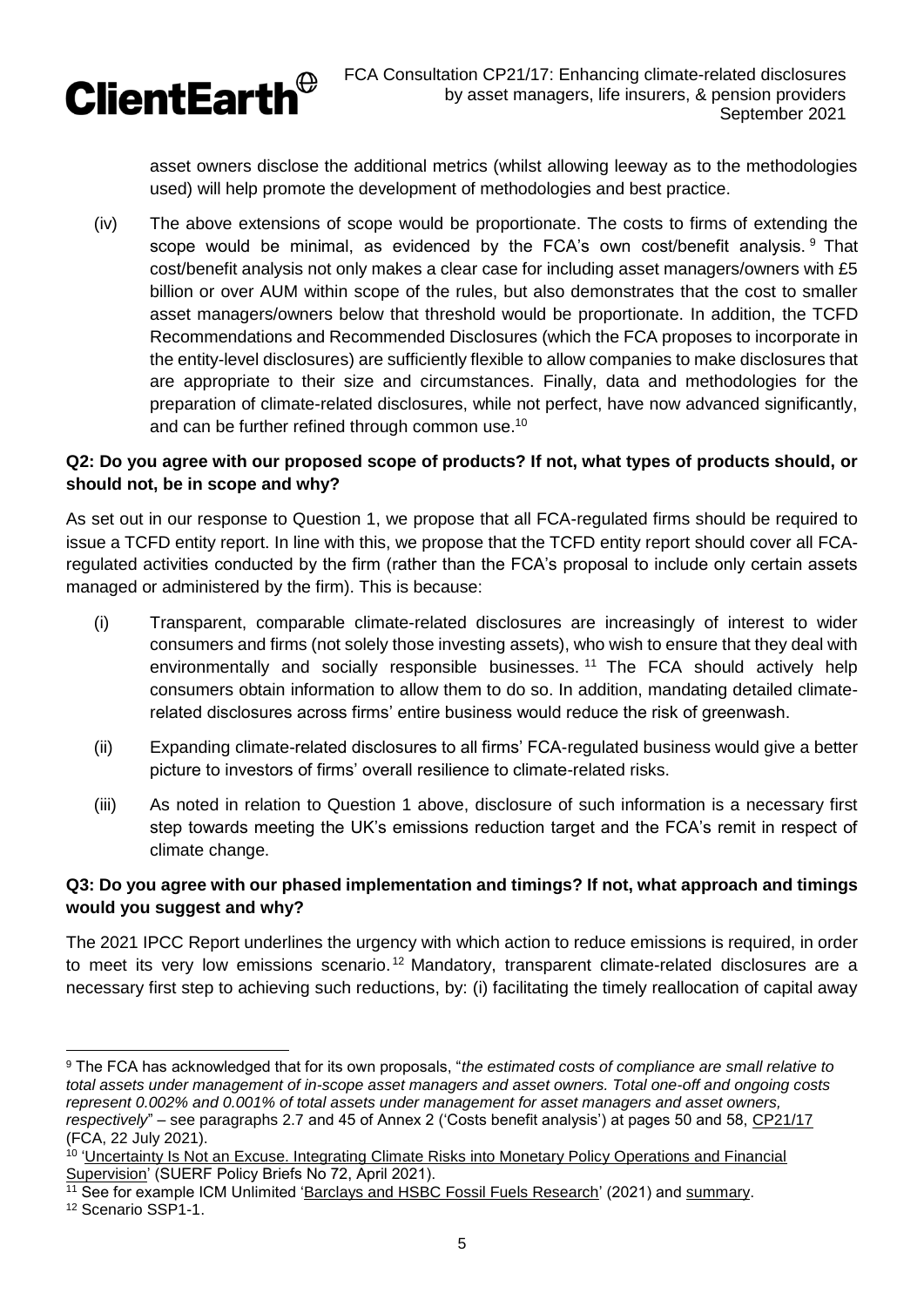

from carbon-intensive business; and (ii) ensuring accountability in relation to harnessing (or failing to manage) climate change, including its associated risks, impacts and opportunities.

In view of this urgency, the FCA's new rules should be introduced for all in-scope companies for periods beginning January 2022 (instead of the FCA's current proposal to extend the rules to some companies only from a second phase commencing in January 2023). This would require companies to start publishing information by 30 June 2023. While ambitious, we consider this timeframe is realistic and proportionate given advancements in data and methodologies, which can be further refined through common use. The TCFD Recommendations and Recommended Disclosures were issued in 2017 and have been widely adopted as the baseline industry standard for climate-related information, so firms should by now be familiar with the concept of climate risk and TCFD disclosures. Indeed, to the extent firms are able to provide TCFD-aligned disclosure in advance of this date, the FCA should encourage them to do so.

#### **Q4: Would there be significant challenges in using proxy data or assumptions to address data gaps? If so, please describe the key challenges and implications as well as any preferred alternative approach.**

We have no comments in relation to this question.

#### **Q5: Do you agree with our proposals for the provision of a TCFD entity report, including the flexibility to cross-refer to other reports? If not, what alternative approach would you prefer and why?**

We welcome the introduction of TCFD entity reports. However, as set out below, we would urge the FCA to add further requirements in relation to the disclosure of: (i) transition plans which are specifically aligned with the goals of the Paris Agreement ("Paris Goals")<sup>13</sup> and UK emissions reduction commitments; and (ii) the emissions of investee companies. In addition, in order for those transition plans to be effective and credible, they must be reflected in the organisation's financial accounts (for example, in asset valuation and/or impairments).

#### *Paris-aligned transition plans*

The FCA's proposals would require all in-scope firms to disclose transition plans in their TCFD entity reports, by virtue of incorporating the TCFD's upcoming revised guidance on metrics, targets and transition plans (the "**TCFD Proposed Guidance**").<sup>14</sup> While we support this introduction of a requirement to disclose transition plans, we would urge the FCA to go further than the TCFD Proposed Guidance and specify detail on their content.

Transition plans must be aligned with limiting warming to 1.5°C above pre-industrial levels (in line with the best available science). **At a minimum,** this must include:

 <sup>13</sup> In particular, Article 2.1a of the Paris Agreement under the United Nations Framework Convention on Climate Change sets the goal of *"Holding the increase in the global average temperature to well below 2°C above preindustrial levels and pursuing efforts to limit the temperature increase to 1.5°C above preindustrial levels"* and Article 2.1.c sets the goal of *"Making finance flows consistent with a pathway towards low greenhouse gas emissions and climate-resilient development"*.

<sup>14</sup> Which was set out in draft in the TCFD's [Consultation on Proposed Guidance on Climate-related Metrics,](https://assets.bbhub.io/company/sites/60/2021/05/2021-TCFD-Metrics_Targets_Guidance.pdf)  [Targets and Transition Plans](https://assets.bbhub.io/company/sites/60/2021/05/2021-TCFD-Metrics_Targets_Guidance.pdf) (2021). The revised guidance on transition plans states: *"An organization should release a transition plan component of its strategy if an organization determines it has material climate-related transition risks, including if it operates in a jurisdiction with an emissions reduction commitment, has made an emissions reduction commitment, or seeks to meet emissions reduction expectations from financial market participants"*.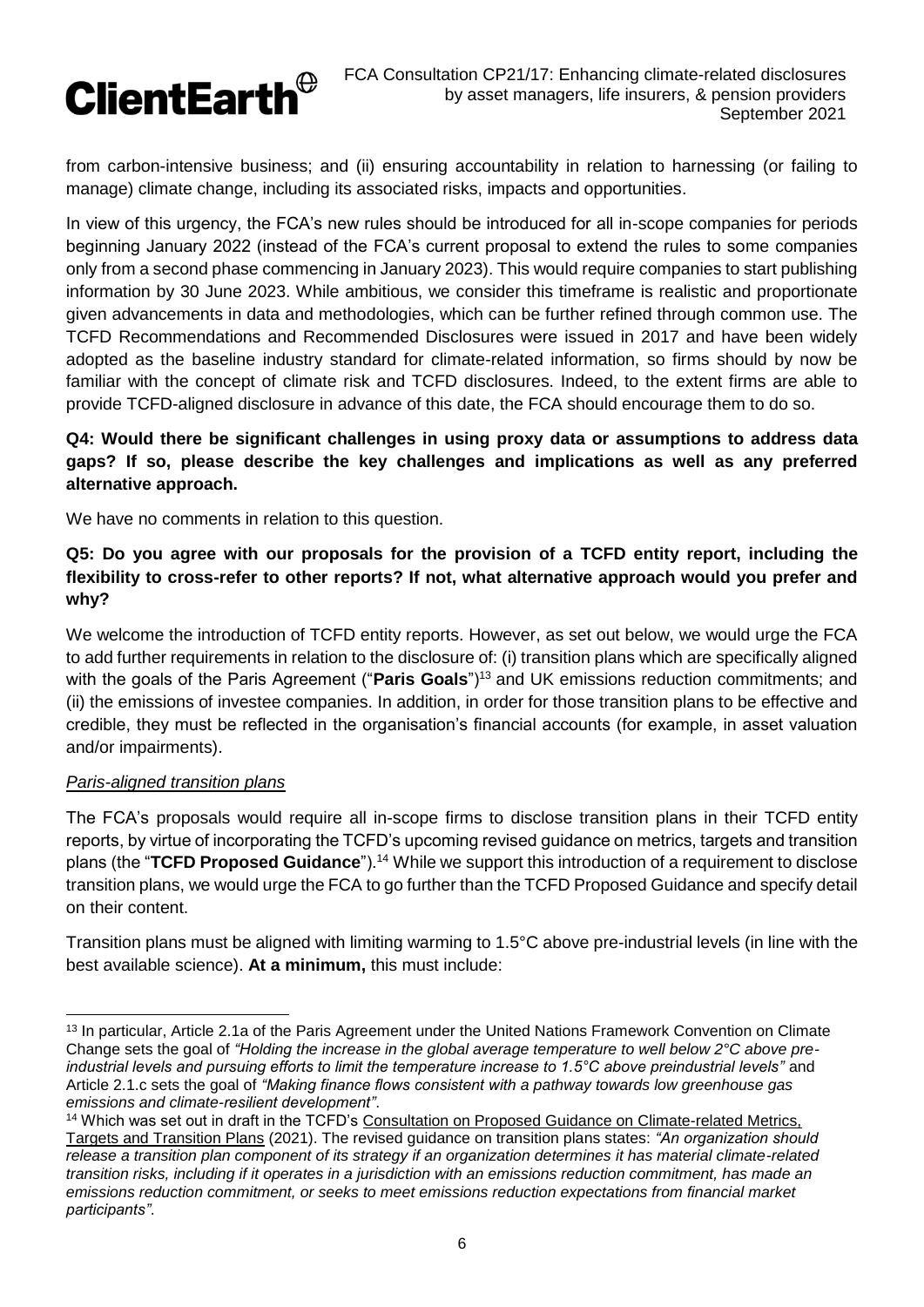

- (i) Emissions reduction targets (covering scopes  $1-3$ )<sup>15</sup> that are aligned with the UK Government's commitment to achieve net-zero emissions by 2050 and to reduce emissions by 68% and 78% (compared to 1990 levels) by 2030 and 2035 respectively, <sup>16</sup> and with the sectoral emissions reductions under the balanced net-zero pathway in the Climate Change Committee's Sixth Carbon Budget.<sup>17</sup>
- (i) A credible, science-based strategy for meeting emissions reduction targets. In order to be credible, the strategy must not unreasonably rely on unproven or un-costed emissions reduction technology, and should only rely on carbon offsets in relation to residual emissions, which it is not technologically feasible to eliminate.<sup>18</sup>
- (ii) Short-term (e.g. 2 to 5 year) and medium-term (e.g. 6 to 10 year) interim emissions reduction targets.
- (iii) Plans covering all aspects of their business, including capital expenditure plans.<sup>19</sup>
- (iv) A description of the firm's strategy for shareholder engagement and/or divestment in relation to relevant carbon-intensive sectors.
- (v) The company's underlying methodologies for setting targets and measuring progress (including detailing any material assumptions and uncertainties in those methodologies).

In addition, the disclosures on governance should allocate responsibility for implementing the transition strategy to specific individuals within the company, and set out a remuneration policy that incentivises senior managers to implement the company's transition strategy and to meet the targets.

All firms should be required to adopt transition plans containing the above emissions reduction targets. Any firms that fail to set such targets (in breach of the rules) should be liable to potential enforcement action for non-compliance with these requirements.

A mandate that all firms specifically target such emissions reductions is necessary because:

- (i) Firms must align with national emissions reduction commitments, in order to mitigate transition risks in an effective and orderly manner (including the burden of responding to further regulatory and legal step changes to achieve the IPCC's very low emissions scenario, which we consider is inevitable in circumstances where the UK Government's roadmap for climate related disclosures<sup>20</sup> is currently out of step with that scenario).
- (ii) The urgency of the climate emergency and escalating government action mean that investor information needs and company disclosures have evolved beyond the TCFD framework's focus on risks and opportunities towards disclosure of alignment with Paris Goals.<sup>21</sup> Investors are

 $\overline{a}$ <sup>15</sup> For the avoidance of doubt, this should include scopes 1-3 of investee company emissions, as well as the disclosing company's own scopes 1-3 emissions.

<sup>16</sup> The Government's ['UK Nationally Determined Contribution'](https://assets.publishing.service.gov.uk/government/uploads/system/uploads/attachment_data/file/943618/uk-2030-ndc.pdf) (2020) commits to reduce emissions by 68% (compared to 1990 levels) by 2030, and the [Carbon Budget Order 2021](https://www.legislation.gov.uk/uksi/2021/750/made) implies a 78% reduction in emissions (compared to 1990 levels) by 2035.

 $17$  The Climate Change Committee, 'The [Sixth Carbon Budget: The](https://www.theccc.org.uk/wp-content/uploads/2020/12/The-Sixth-Carbon-Budget-The-UKs-path-to-Net-Zero.pdf) UK's Path to Net-Zero' (2021).

<sup>18</sup> For more information on issues with carbon offsets, see ClientEarth's [response to the TCFD's consultation](https://www.clientearth.org/latest/documents/clientearth-response-to-tcfd-consultation-on-metrics-targets-and-transition-plans/)  [proposed guidance on metrics, targets and transition plans](https://www.clientearth.org/latest/documents/clientearth-response-to-tcfd-consultation-on-metrics-targets-and-transition-plans/) (2021) at paragraph 8 onwards.

<sup>19</sup> See the Climate Action 100+ [Net-Zero Company Benchmark](https://www.climateaction100.org/wp-content/uploads/2021/03/Climate-Action-100-Benchmark-Indicators-FINAL-3.12.pdf) (2021) at Disclosure Indicator 6. <sup>20</sup> [A Roadmap towards mandatory climate-related disclosures](https://assets.publishing.service.gov.uk/government/uploads/system/uploads/attachment_data/file/933783/FINAL_TCFD_ROADMAP.pdf) (2020).

<sup>&</sup>lt;sup>21</sup> For example, see Climate Action 100+, ['Net-Zero Company Benchmark'](https://www.climateaction100.org/progress/net-zero-company-benchmark/) (2020); Transition Pathway Initiative,

[<sup>&#</sup>x27;TPI State of Transition Report 2021'](https://www.transitionpathwayinitiative.org/publications/82.pdf?type=Publication) (2021); ISS, 'Climate & Voting – [2020 Review and Global Trends'](https://insights.issgovernance.com/posts/iss-releases-annual-outlook-report-on-climate-voting-2020-review-and-global-trends/) (2021). The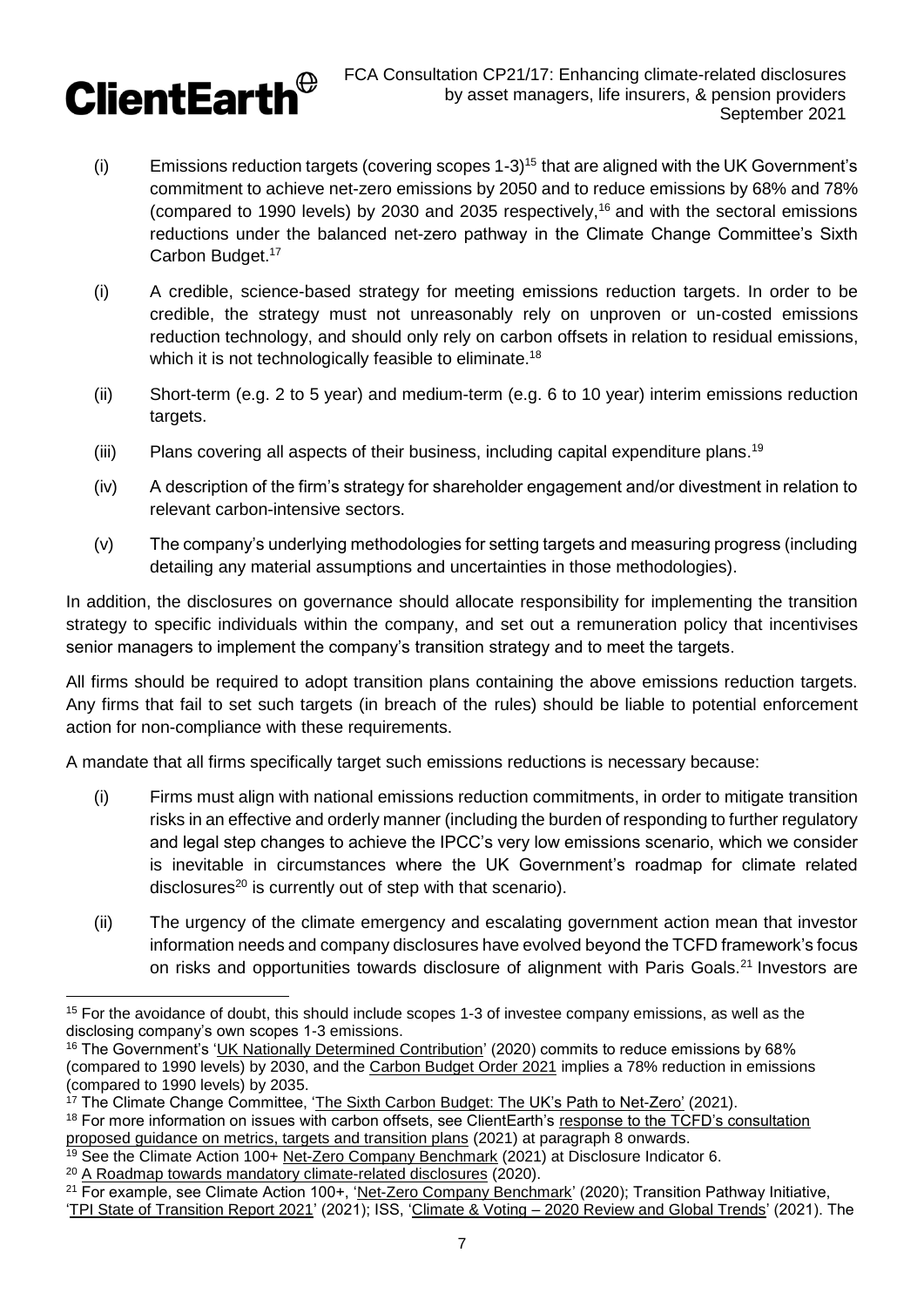

 $\overline{a}$ 

FCA Consultation CP21/17: Enhancing climate-related disclosures by asset managers, life insurers, & pension providers September 2021

demanding information about firms' strategic alignment with Paris Goals,<sup>22</sup> and are clear that such information is material to their investment and stewardship decision-making.<sup>23</sup> In addition, the increasing number of industry and company-led initiatives demonstrates that expectations regarding climate-related disclosures have shifted towards Paris-alignment (see for example the Glasgow Financial Alliance for Net-Zero, Net-Zero Asset Owner Alliance, Net-Zero Asset Managers Initiative, Net-Zero Insurance Alliance, Principles for Responsible Banking and Science Based Targets Initiative). <sup>24</sup> Failure to reflect this reality in the new disclosure obligations will cause confusion for companies and undermine investor efforts to secure material information to guide their decision-making.

- (iii) The FCA must ensure the new rules incentivise firms to reduce emissions in line with the UK Government's emissions reduction commitments, in order to meet its new remit from HM Treasury on climate change. Requiring firms to disclose and manage their own financial risks is not sufficient to incentivise them to meet these emissions reduction commitments, and will not effectively mitigate systemic climate risks (i.e. risks that climate change poses to the stability of the economy and financial sector as a whole). Instead, it is necessary to mandate that firms specifically target net-zero emissions, as the UK's Climate Change Committee has recommended.<sup>25</sup> Given the UK Government's emissions reduction commitments and the FCA's remit, as well as the urgency of the climate crisis, the FCA must go beyond the TCFD's current position on transition plans (and similarly cannot wait for any standards on disclosure of transition plans from the International Sustainability Standards Board).
- (iv) Failure to introduce requirements to disclose Paris-aligned transition plans will create costly inconsistency with new EU requirements, which will require such disclosures.<sup>26</sup>
- (v) It is clear, in light of the TCFD Proposed Guidance, that the direction of travel is for all companies to be disclosing Paris-aligned transition plans. The UK has a timely opportunity to take the lead on mandating this and in setting the standards for credible and effective transition plans.
- (vi) While currently there are a wide variety of frameworks and methodologies being used by companies in order to set Paris-alignment or net-zero targets, the lack of a single market

TCFD states in its [Consultation on Proposed Guidance on Climate-related Metrics,](https://assets.bbhub.io/company/sites/60/2021/05/2021-TCFD-Metrics_Targets_Guidance.pdf) Targets and Transition Plans (2021) that: *"Since the publication of the IPCC special report, the concept of net-zero targets has entered mainstream corporate and political debate, with many leading companies, financial institutions, and a growing number of governments setting net-zero targets for mid-century."*

<sup>22</sup> For example, see Larry Fink's [2021 letter to CEOs](https://www.blackrock.com/corporate/investor-relations/larry-fink-ceo-letter) which states *"we are asking companies to disclose a plan for how their business model will be compatible with a net zero economy"*; UNFCCC, ['Race to Zero'](https://unfccc.int/climate-action/race-to-zero-campaign) (2020); UNEPFI, ['Net-Zero Asset Owner Alliance';](https://www.unepfi.org/net-zero-alliance/) Sarasin & Partners, ['Paris-aligned accounting is vital to deliver climate promises'](https://sarasinandpartners.com/stewardship-post/paris-aligned-accounting-is-vital-to-deliver-climate-promises/)  (2020); Carbon Tracker, ['When Capex met climate'](https://carbontracker.org/when-capex-met-climate/). Climate Action 100+, ['Net-Zero Company Benchmark'](https://www.climateaction100.org/progress/net-zero-company-benchmark/) (2020). <sup>23</sup> For example, see [Climate Action 100+](https://climateaction100.wordpress.com/investors/); S&P Global, 'BlackRock voted against management at 53 companies over [climate concerns'](https://www.spglobal.com/marketintelligence/en/news-insights/latest-news-headlines/blackrock-voted-against-management-at-53-companies-over-climate-concerns-59426142) (2020); Nest, ['Nest going net-zero to support green recovery'](https://www.nestpensions.org.uk/schemeweb/nest/nestcorporation/news-press-and-policy/press-releases/Nest-going-net-zero-to-support-green-recovery.html) (2020). The Institutional Investors Group on Climate Change has 250 members across 16 countries with over €33 trillion in assets under management. <sup>24</sup> See: [Science Based Targets Initiative;](https://sciencebasedtargets.org/) the UN's [Net Zero Asset Owner Alliance,](https://www.unepfi.org/net-zero-alliance/) [Net Zero Insurance Alliance](https://www.unepfi.org/net-zero-insurance/) and the [Principles for Responsible Banking;](https://www.unepfi.org/banking/bankingprinciples/) the [Net-Zero Asset Managers Initiative;](https://www.netzeroassetmanagers.org/) and press release, ['New Financial](https://unfccc.int/news/new-financial-alliance-for-net-zero-emissions-launches)  [Alliance for Net Zero Emissions Launches'](https://unfccc.int/news/new-financial-alliance-for-net-zero-emissions-launches) (UNCC, 21 April 2021).

 $25$  For example, the Advisory Group on Finance for the UK's Climate Change Committee recommended in 'The [road to Net-Zero Finance'](https://www.theccc.org.uk/publication/the-road-to-net-zero-finance-sixth-carbon-budget-advisory-group/) (2020) that the UK must mandate that financial institutions make net-zero plans, rather than solely seek to mitigate financial risks.

<sup>&</sup>lt;sup>26</sup> See European Commission, Proposal for a Directive amending Directive 2013/34/EU, Directive 2004/109/EC, [Directive 2006/43/EC and Regulation \(EU\) No 537/2014, as regards corporate sustainability reporting](https://eur-lex.europa.eu/legal-content/EN/TXT/PDF/?uri=CELEX:52021PC0189&from=EN) (2021).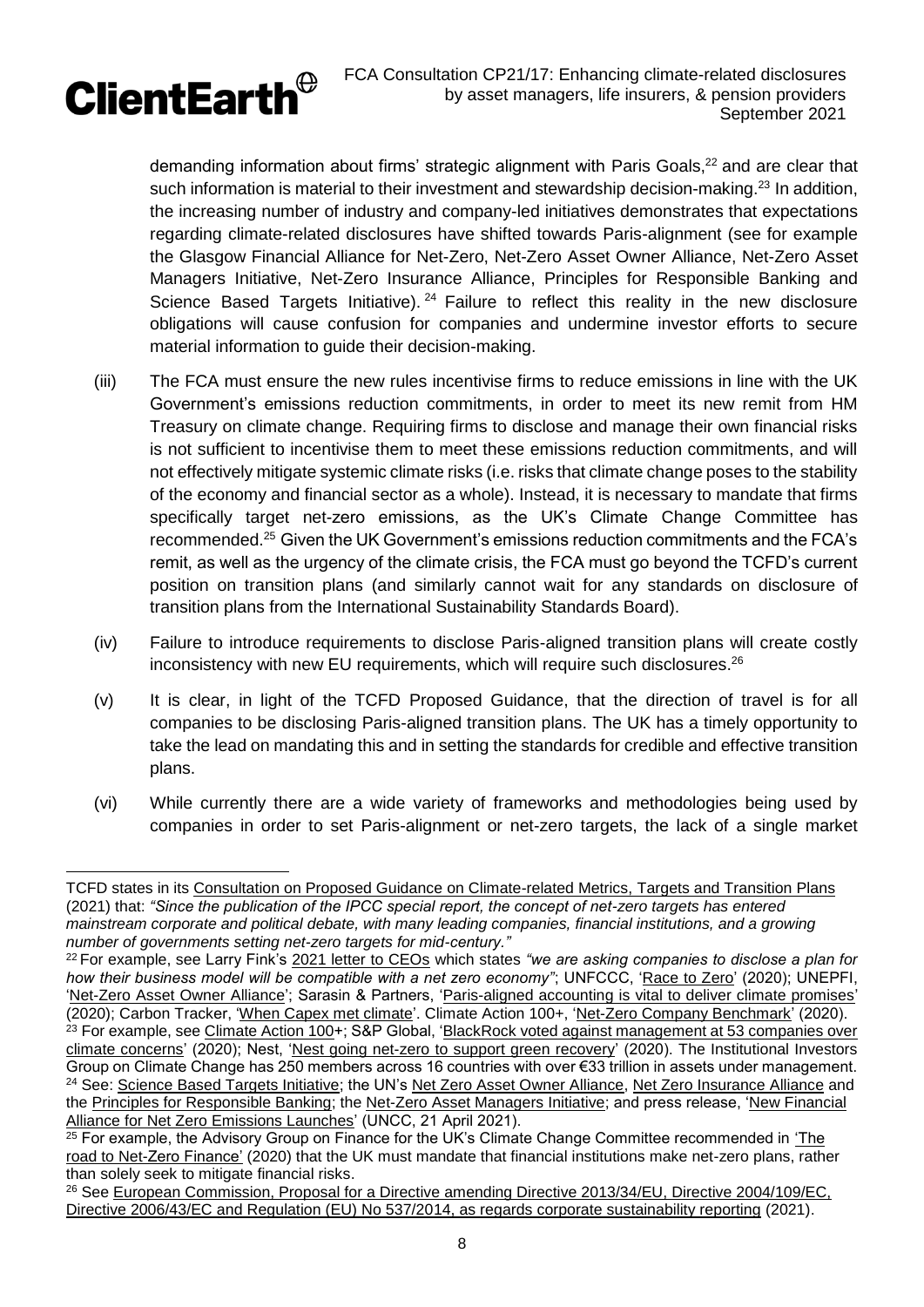

standard should not be used as an excuse for inaction. Numerous initiatives are now underway to standardise and consolidate the different approaches being used, and Climate Action 100+ (representing \$54 trillion investments) has issued a Net-Zero Company Benchmark,<sup>27</sup> which provides a framework to assess companies' climate strategies. In addition, we recognise that data on climate risks in respect of certain asset classes (for example, private equity) is less well developed. In the interim, some flexibility can be permitted to allow issuers to select the most appropriate approach for their business, as long as assumptions are reasonable, evidencebased and transparently disclosed. ClientEarth's 2020 Position Paper on Principles for Parisalignment provides an example of a flexible and principles-based form of disclosure obligation which could be adopted, while standards and methodologies continue to develop.<sup>28</sup>

#### *Paris-aligned accounts*

Firms need to accurately reflect climate-related risks and opportunities in their financial accounts (for example, reflecting climate-related asset impairments), in order to set and implement credible transition plans and provide investors with decision-useful information. The accounts need to reflect the firm's transition plan and narrative climate-related disclosures, as well as the impact that the upcoming transition of the wider economy (in line with UK emissions reduction commitments and Paris Goals) will have on the firm. All climate-related assumptions used need to be clearly disclosed, so they can be assessed. In addition, investors have made clear that they expect auditors to test that climate factors are properly reflected in Paris-aligned accounts (see the Institutional Investor Group on Climate Change's ("**IIGCC**") expectations for Paris-aligned accounts).<sup>29</sup>

We therefore call on the FCA to encourage in-scope firms to align their financial statements with their own transition plan and climate-related narrative disclosures, as well as with Paris Goals and the UK's emissions reduction commitments. Where appropriate, the FCA should work with the FRC<sup>30</sup> to ensure that firms, and their auditors, comply in full with their legal duties in relation to climate change-related reporting, and test their accounts against Paris-aligned assumptions and estimates. In our view, this would necessarily include the FRC and/or the new regulator, the Audit, Reporting and Governance Authority (once established ("**ARGA**")), taking steps to ensure that auditors test accounts against Paris-aligned assumptions and estimates (and the auditors must flag to shareholders where any assumptions fall short). The IIGCC's expectations for Paris-aligned accounts could serve as a basis for the FCA or FRC to produce their own guidance on the issue.

#### *Investee company emissions*

The FCA's proposed product-level core-metrics would require the disclosure of investee companies' scopes 1-3 emissions, as well as total carbon emissions, total carbon footprint and weighted average carbon intensity. For the avoidance of doubt, the FCA should also specify that the entity-level report should provide this information for the firm's overall investment portfolio.

<sup>&</sup>lt;sup>27</sup> See the Climate Action 100+ [Net-Zero Company Benchmark](https://www.climateaction100.org/wp-content/uploads/2021/03/Climate-Action-100-Benchmark-Indicators-FINAL-3.12.pdf) (2021).

<sup>28</sup> ClientEarth, ['Position Paper on Principles for Paris-alignment'](https://www.clientearth.org/media/40omeroa/2020-10-16-principles-for-paris-alignment-position-paper-ce-en.pdf) (2020)..

<sup>29</sup> IIGCC, ['Investor expectations for Paris-aligned accounts'](https://www.iigcc.org/resource/investor-expectations-for-paris-aligned-accounts/) (2020).

<sup>&</sup>lt;sup>30</sup> We refer you to the Memorandum of Understanding in place between the FRC and the FCA, dated 20 December 2017, in particular clauses 5 (the commitment to pursue its aims and purposes in good faith, and intent to act in accordance with its terms), 13 (Information-sharing), 25 (Co-operation), and 30(c) (Cooperation in Monitoring and Supervision concerning the behaviour and performance of accounting, actuarial, and auditing professionals).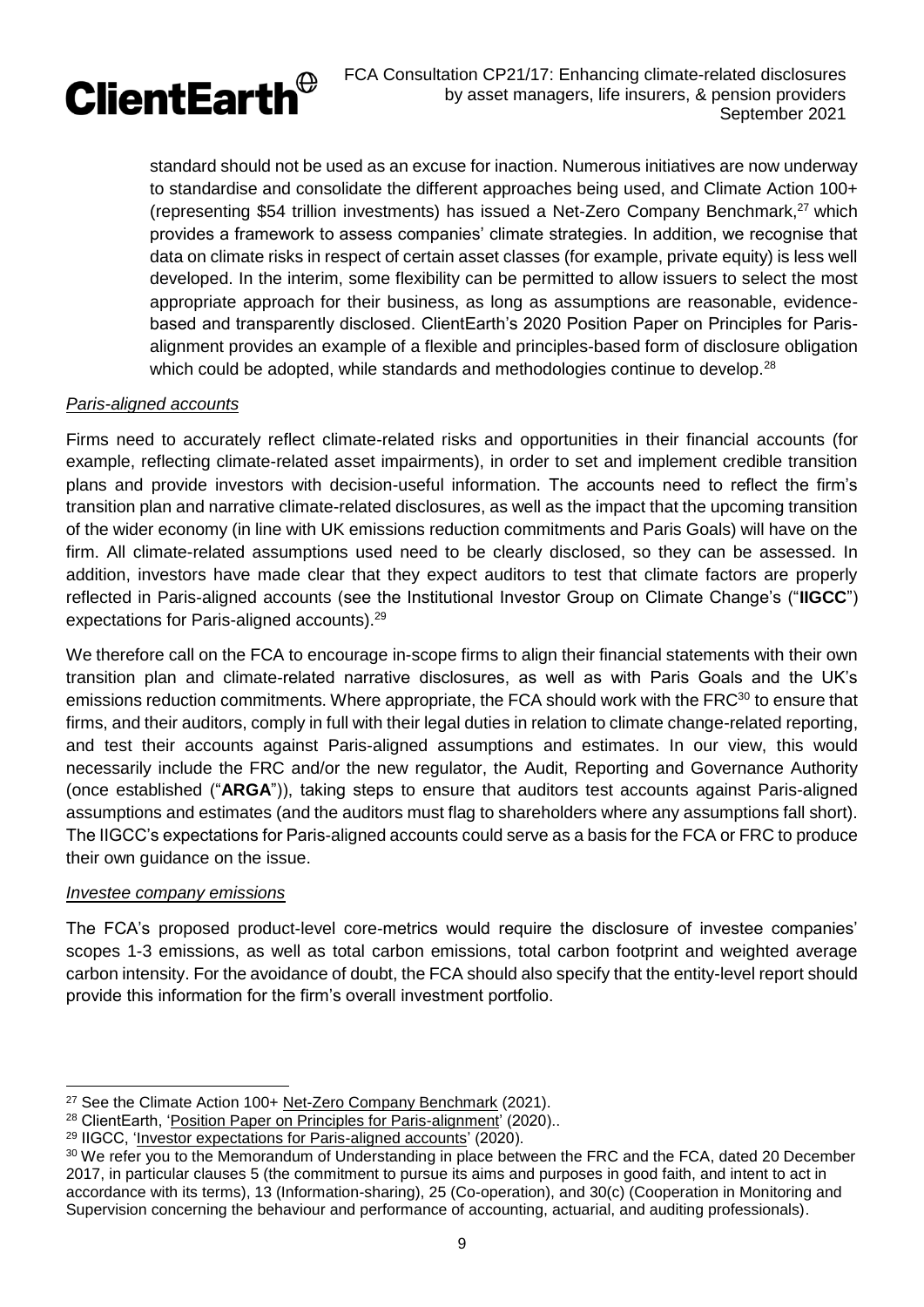

#### **Q6: Do you agree with our proposed approach to governance, strategy and risk management, including scenario analysis? If not, what alternative approach would you prefer and why?**

We agree with the FCA's proposal to require disclosures in line with the governance, strategy and risk management recommendations in the TCFD Recommendations and Recommended Disclosures in the TCFD entity report and in the product-level disclosures (subject to the additional proposals in this consultation response, including in relation to Paris-aligned transition plans).

In relation to scenario analysis:

- (i) The 'hothouse world' scenario should be specified to assume warming of at least  $3^{\circ}$ C by the end of the century or in line with the IPCC's scenario SSP3-7.0 in the 2021 IPCC report. The FCA's current proposal to *"assume only currently implemented policies are preserved, current commitments are not met and emissions continue to rise"* does not give a clear enough steer to firms on the level of warming that should be assumed.
- (ii) In line with the TCFD Recommendations and Recommended Disclosures in relation to strategy, firms should be required to undertake climate-related scenario analysis in the TCFD entity report in relation to their overall strategy and business model, including quantitative analysis. The FCA's current proposals do not expressly require firms to undertake any overall scenario analysis in their TCFD report. Mandating such scenario analysis will help ensure firms take into account climate-related risks and set more robust strategies that account for a wider range of uncertain future conditions, and will also be useful for investors in assessing the resilience and robustness of firms' strategies.

#### **Q7: Do you agree that firms not yet setting climate-related targets must explain why not? If not, what alternative approach would you prefer and why?**

#### *Targets*

As set out above in relation to Question 5, all firms should be required to set emissions reduction targets (including a strategy for shareholder engagement and stewardship); the option of explaining why they have not set targets should not be available. Any firms that fail to set such targets (which should itself constitute a breach of the rules) should be liable to potential enforcement action for non-compliance with these requirements.

#### *Enforcement*

The FCA must close the accountability gap on climate-related reporting. Currently, it is failing to ensure the requisite degree of accountability that investors and other stakeholders need and are entitled to expect<sup>31</sup>.

Specifically, the FCA must: (i) procure that it is adequately empowered and resourced to hold laggards accountable for failures to satisfy climate change-related reporting obligations – both those existing and to be implemented – via robust, consistent, and timely enforcement action; and (ii) commit to taking such action where companies fail to meet their obligations.

Without sufficient action to ensure regulated firms are held accountable for complying with the rules, the FCA will fail to fulfil its new remit on climate change (to have regard to the UK Government's commitment

<sup>31</sup> See ClientEarth's recent letter to the FCA, ['Climate change and corporate reporting: the role of the FCA'](https://www.clientearth.org/latest/documents/climate-change-and-corporate-reporting-the-role-of-the-fca/) (18 August 2021).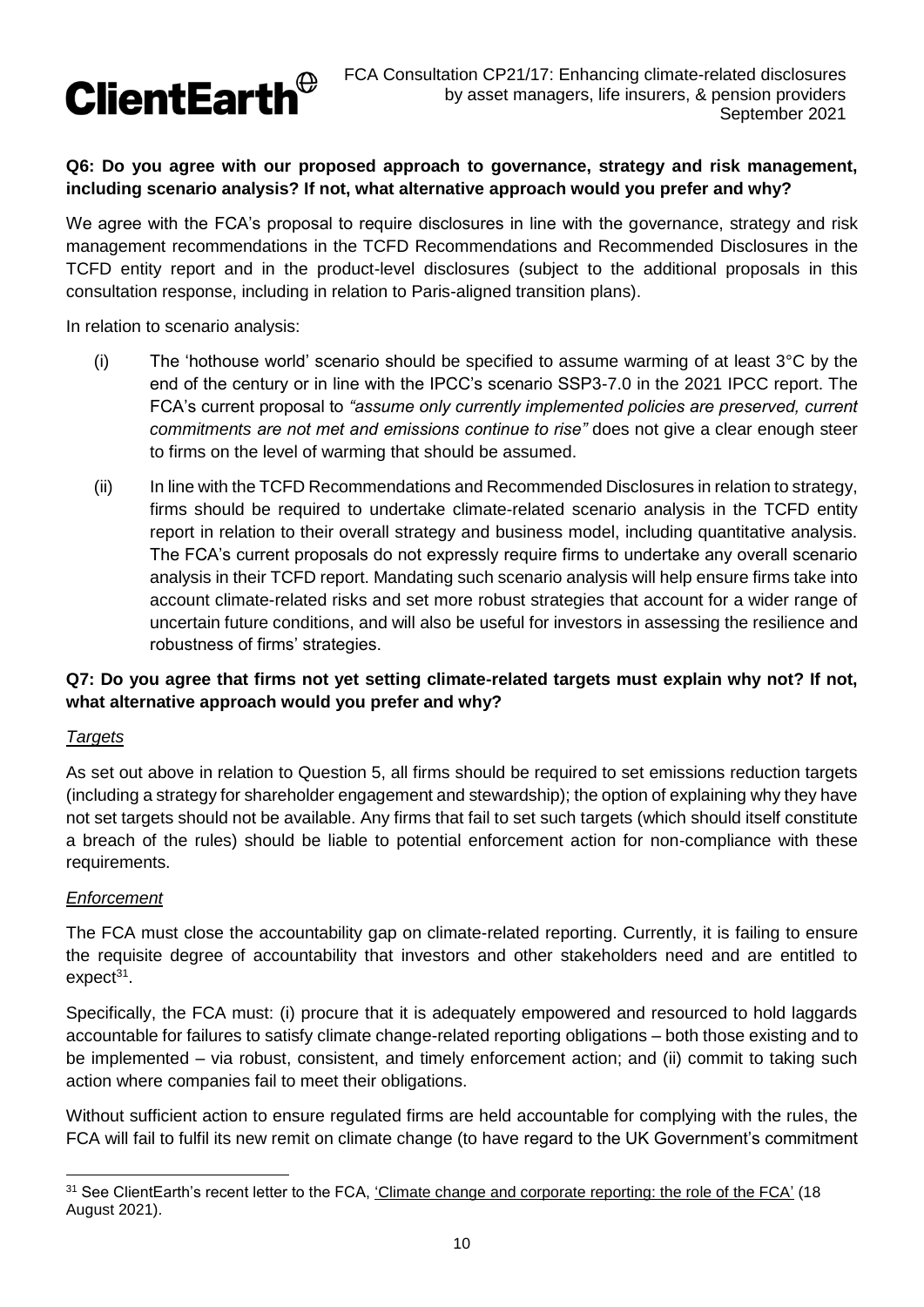

to achieve a net-zero economy by 2050 when considering how to advance its objectives and discharge its functions<sup>32</sup>). If the FCA does not secure compliance, it risks being ignored by those it regulates; its inaction to date already poses a direct threat to market function, consumer protection, and the integrity of the UK's financial markets.

#### **Q8: Do you agree with our proposals for AFMs that delegate investment management services to third-party portfolio managers? If not, what alternative approach would you prefer and why?**

We have no comments in relation to this question.

#### **Q9: Do you agree with our proposals for asset owners to cross-refer to group-level, third-party or delegate reports, where relevant? If not, what alternative approach would you prefer and why?**

While we welcome the FCA's proposal that any such cross-referencing should be in a 'prominent place' on firms' main websites, the FCA must ensure it has in place proper monitoring and oversight capacity to ensure that reports asset owners rely upon from group-level, third-party or delegate reports are: (i) in fact, clear and easily accessible and comprehensible; and (ii) compliant for the purposes of the UK legal and regulatory regime, and provide the granularity of detail that users of the information need to be able to properly understand, compare, and assess the relevant climate-related risks and impacts to the business in question. Furthermore, firms should be expressly required to ensure that any cross-referenced disclosure remains clear and readily comprehensible.

#### **Q10: Do you agree with our proposed requirements for product or portfolio-level disclosures, including the provision of data on underlying holdings and climate-related data to clients on demand? If not, what alternative approach would you prefer and why?**

We have no comments in relation to this question.

#### **Q11: Do you agree with the list of core metrics, including the timeframes for disclosure? If not, what alternative metrics and timeframes would you prefer and why?**

We strongly support the FCA's proposal to mandate product-level disclosures, and welcome that the UK is leading on this issue. We agree that in-scope firms should be required to disclose under each item of the FCA's proposed list of core metrics. In addition, the existing list of core metrics should be supplemented by the cross-industry, climate-related metrics in the TCFD Proposed Guidance, which are:

- (i) Carbon price(s) (external and shadow/internal).
- (ii) Proportion of assets and/or operating, investing, or financing activities materially exposed to physical risks, based on key categories of commonly accepted risks.
- (iii) Proportion of assets and/or operating, investing, or financing activities materially exposed to transition risks, based on key categories of commonly accepted risks.
- (iv) Proportion of assets and/or operating, investing, or financing activities aligned toward climaterelated opportunities, based on key categories of commonly accepted opportunities.
- (v) Amount of senior management remuneration impacted by climate considerations.
- (vi) Amount of expenditure or capital investment deployed toward climate risks and opportunities.

<sup>&</sup>lt;sup>32</sup> HM Treasury, [Letter providing recommendations to the FCA](https://assets.publishing.service.gov.uk/government/uploads/system/uploads/attachment_data/file/972445/CX_Letter_-_FCA_Remit_230321.pdf) (24 March 2021).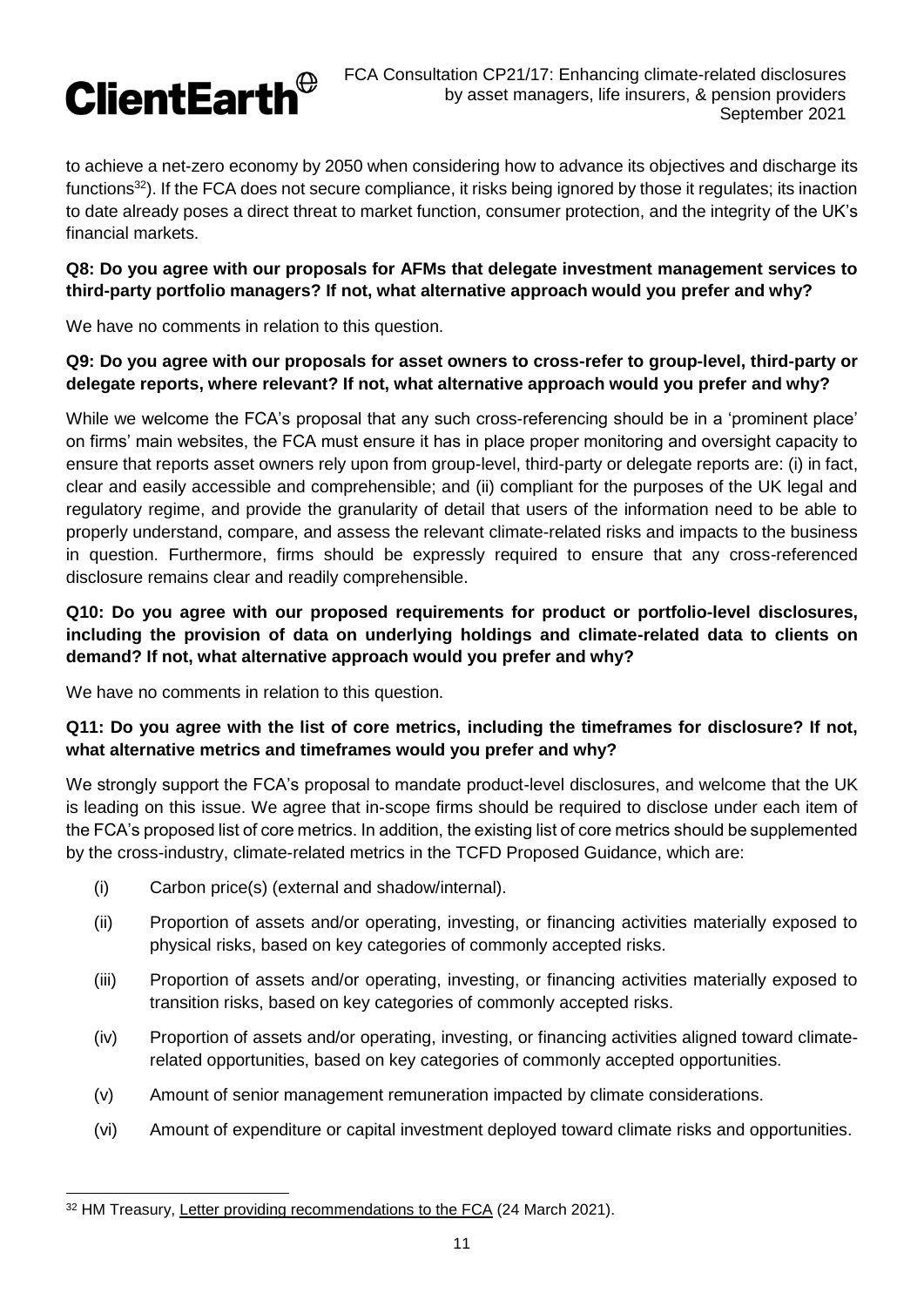

Mandating the disclosure of the above metrics will: (i) provide important information on many basic aspects and drivers of climate-related risks and opportunities; and (ii) contribute to the availability of standardised, comparable climate-related metrics (in view of the fact that the TCFD is proposing that all organisations disclose these metrics).

We note that CP21.17 proposes that firms should have regard to the TCFD Proposed Guidance as relevant in their product-level disclosures, but does not expressly provide that the firms should disclose under the above metrics set out in that TCFD Proposed Guidance.

See Question 3 above in relation to timeframes.

**Q12: Do you agree that firms should calculate metrics marked with an asterisk according to both formulas set out in columns A and B of Appendix 3? If not, please explain why, including any challenges in reporting in accordance with either or both regimes.**

We have no comments in relation to this question.

**Q13: Do you agree that, subject to the final TCFD guidance being broadly consistent with that proposed in the current consultation, our proposed rules and guidance should refer to:** 

**a. The TCFD Final Report and TCFD Annex in their updated versions, once finalised**

**b. The TCFD's proposed guidance on metrics, targets and transition plans and the proposed technical supplement on measuring portfolio alignment** 

#### **If not, what other approach would you prefer and why?**

We agree that the proposed rules and guidance should incorporate the TCFD Final Report and TCFD Annex in their updated versions, and the TCFD Proposed Guidance and the proposed technical supplement on measuring portfolio alignment. However, there are some areas where the FCA needs to go further than the TCFD Recommendations and Recommended Disclosures and accompanying guidance, as set out in this consultation response. In particular, see our response to Question 5 above in relation to Paris-aligned business plans. Further detail on our position on the TCFD Proposed Guidance can be found in our response to the TCFD's consultation.<sup>33</sup>

#### **Q14: Do you agree with our approach to additional metrics and targets? If not, what alternatives would you suggest and why?**

See our response to Question 1 above, which states that the additional metrics should be mandatory for asset managers, life insurers and FCA regulated pension providers with AUM of £5 billion or over (rather than being on a 'best efforts' basis).

#### **Q15: Do you agree with our approach to governance, strategy and risk management, including scenario analysis at product or portfolio-level? If not, what alternative approach would you prefer and why?**

As set out in our response to Question 6 above, the FCA should: (i) require firms to undertake entity-level scenario analysis; and (ii) provide more detail on the content of the assumptions in the hothouse world scenario.

<sup>33</sup> ClientEarth, [Response to TCFD consultation on metrics, targets and transition plans](https://www.clientearth.org/latest/documents/clientearth-response-to-tcfd-consultation-on-metrics-targets-and-transition-plans/) (2021).